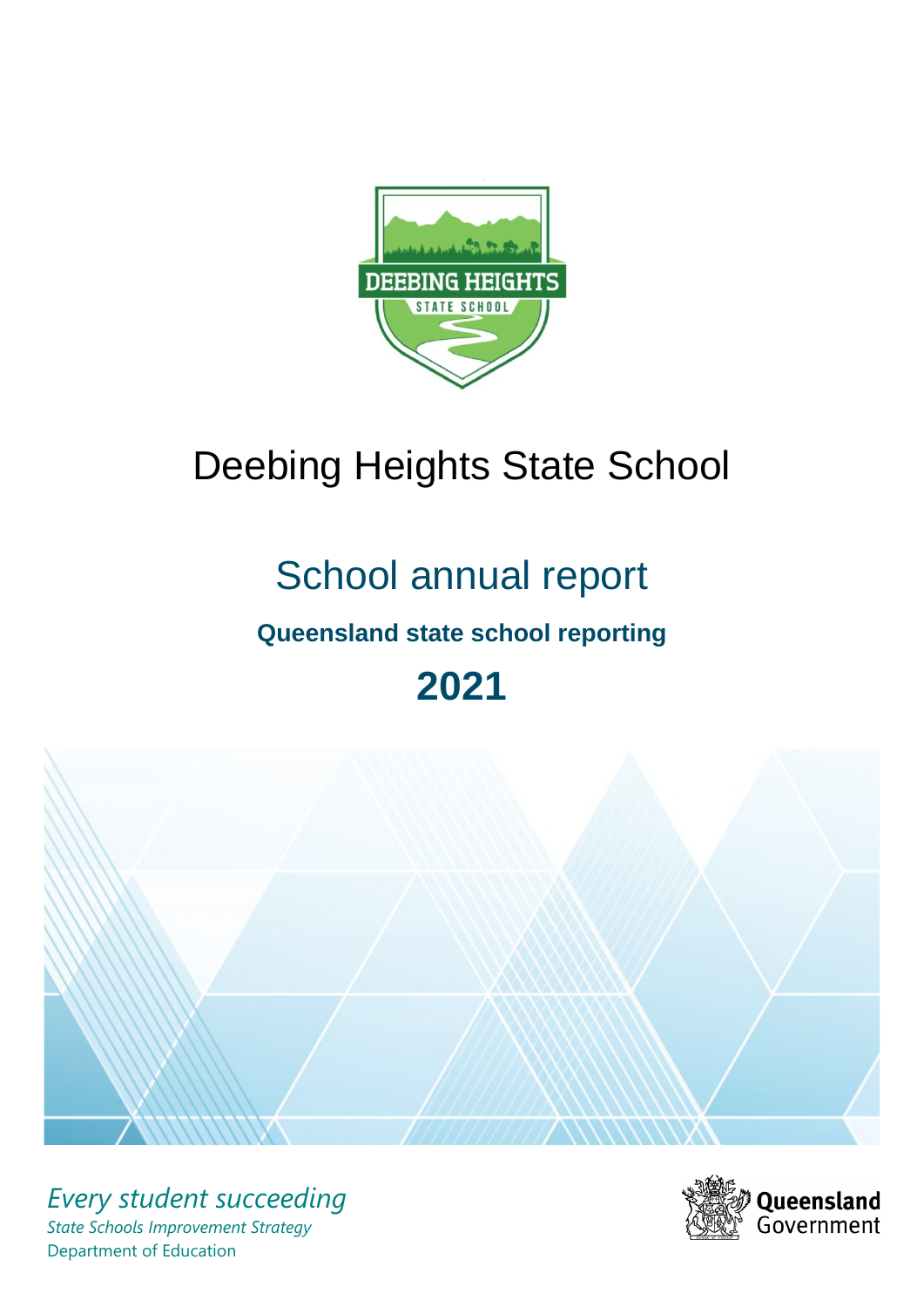**OFFICIAL – Public** Published as information source only. Public information used to create this report may not appear in this format in the public domain Please refer to disclaimer information.

#### **Contact details**

| <b>Postal Address</b> | 81 Rawlings Road Deebing Heights 4306 |
|-----------------------|---------------------------------------|
| <b>Phone</b>          | (07) 3280 3222                        |
| Fax                   |                                       |
| Email                 | principal@deebingheightsss.eq.edu.au  |
| Website               | https://deebingheightsss.eg.edu.au    |

#### **Disclaimer**

The materials presented in this report are distributed by the Department of Education (the department) as an information source only.

The information and data in this report is subject to change without notice.<br>The department makes no statements, representations, or warranties about the accuracy or completeness of, and you should not rely on, any informa report. The department disclaim all responsibility and all liability (including without limitation, liability in negligence) for all expenses, losses, damages and costs you might incur as a

result of the information in this report being inaccurate or incomplete in any way, and for any reason. Despite our best efforts, the department makes no warranties that the information in this report is free of infection by computer viruses or other contamination.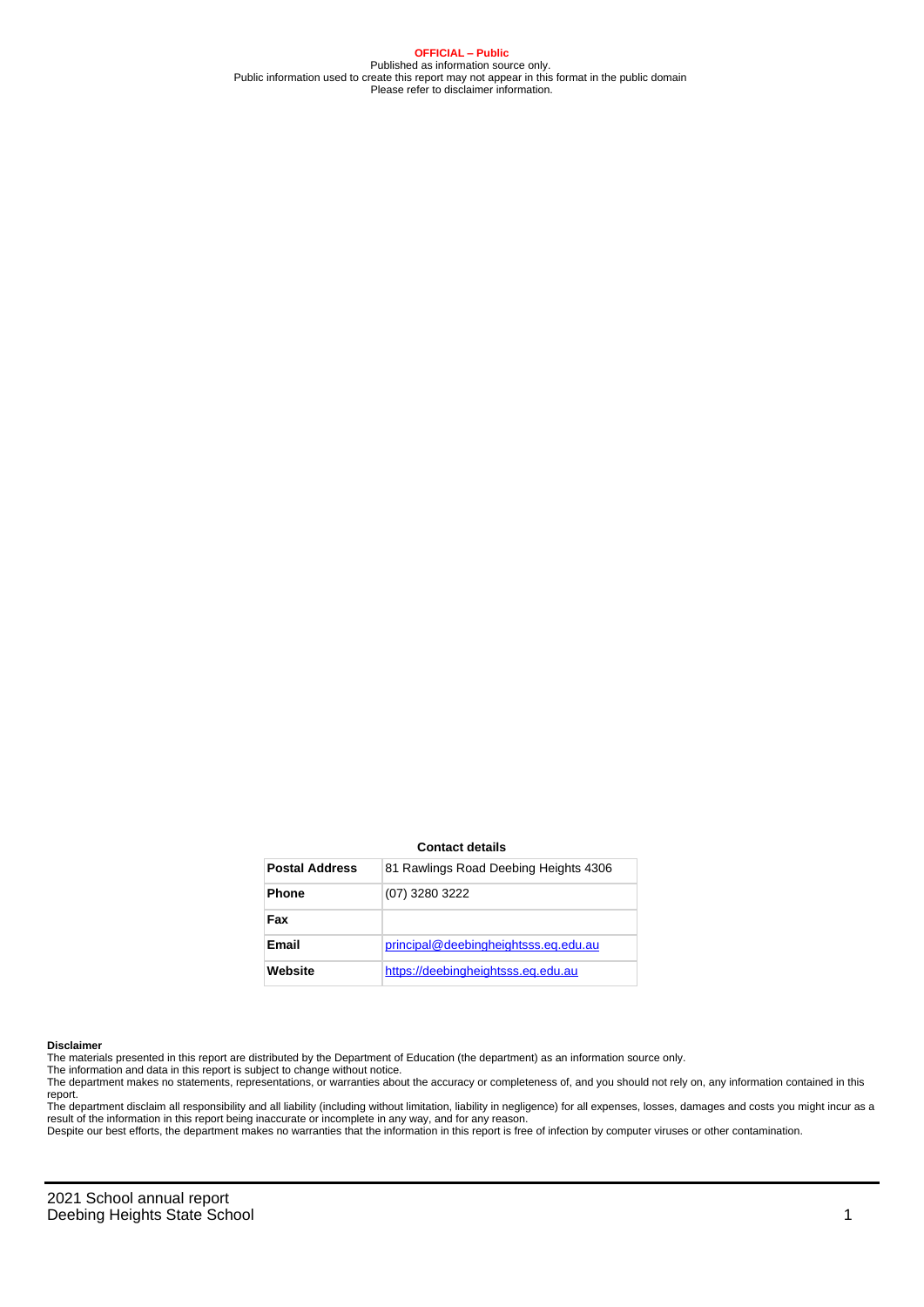| School context                   |                                                                                                                                                                                              |
|----------------------------------|----------------------------------------------------------------------------------------------------------------------------------------------------------------------------------------------|
| Coeducational or single sex      | Coeducational                                                                                                                                                                                |
| <b>Independent Public School</b> | Yes                                                                                                                                                                                          |
| Year levels offered in 2021      | Prep Year - Year 6                                                                                                                                                                           |
| Webpages                         | Additional information about Queensland state schools is located on the:<br>My School website<br>Queensland Government data website<br>Queensland Government schools directory website.<br>٠ |

# **Characteristics of the student body**

### **Student enrolments**

#### **Table 1: Student enrolments by year level**

|                   |      | <b>February</b> |      |      | <b>August</b> |      |
|-------------------|------|-----------------|------|------|---------------|------|
| <b>Year Level</b> | 2019 | 2020            | 2021 | 2019 | 2020          | 2021 |
| <b>Prep Year</b>  | 78   | 88              | 80   | 78   | 89            | 85   |
| Year 1            | 92   | 63              | 87   | 91   | 65            | 90   |
| Year 2            | 73   | 74              | 74   | 75   | 77            | 71   |
| Year <sub>3</sub> | 67   | 52              | 84   | 66   | 51            | 85   |
| Year 4            | 49   | 55              | 58   | 50   | 56            | 61   |
| Year <sub>5</sub> | 33   | 46              | 63   | 30   | 49            | 67   |
| Year <sub>6</sub> | 41   | 31              | 50   | 41   | 34            | 51   |
| <b>Total</b>      | 433  | 409             | 496  | 431  | 421           | 510  |

Notes

1. Student counts include headcount of all full- and part-time students at the school.

## **Average class sizes**

#### **Table 2: Average class size information for each phase of schooling**

| <b>Year Levels</b> | 2019 | 2020 | 2021 |
|--------------------|------|------|------|
| Prep – Year 3      | 23   | 24   | 24   |
| Year 4 – Year 6    | 28   | 28.  | 27   |

Notes

1. Classes are measured against the target of 25 students per teacher in Prep to Year 3 and Years 11 to 12, and target of 28 students per teacher in Years 4 to 10. Where composite classes exist across cohorts (e.g. Year 3/4) the class size targets would be the lower cohort target.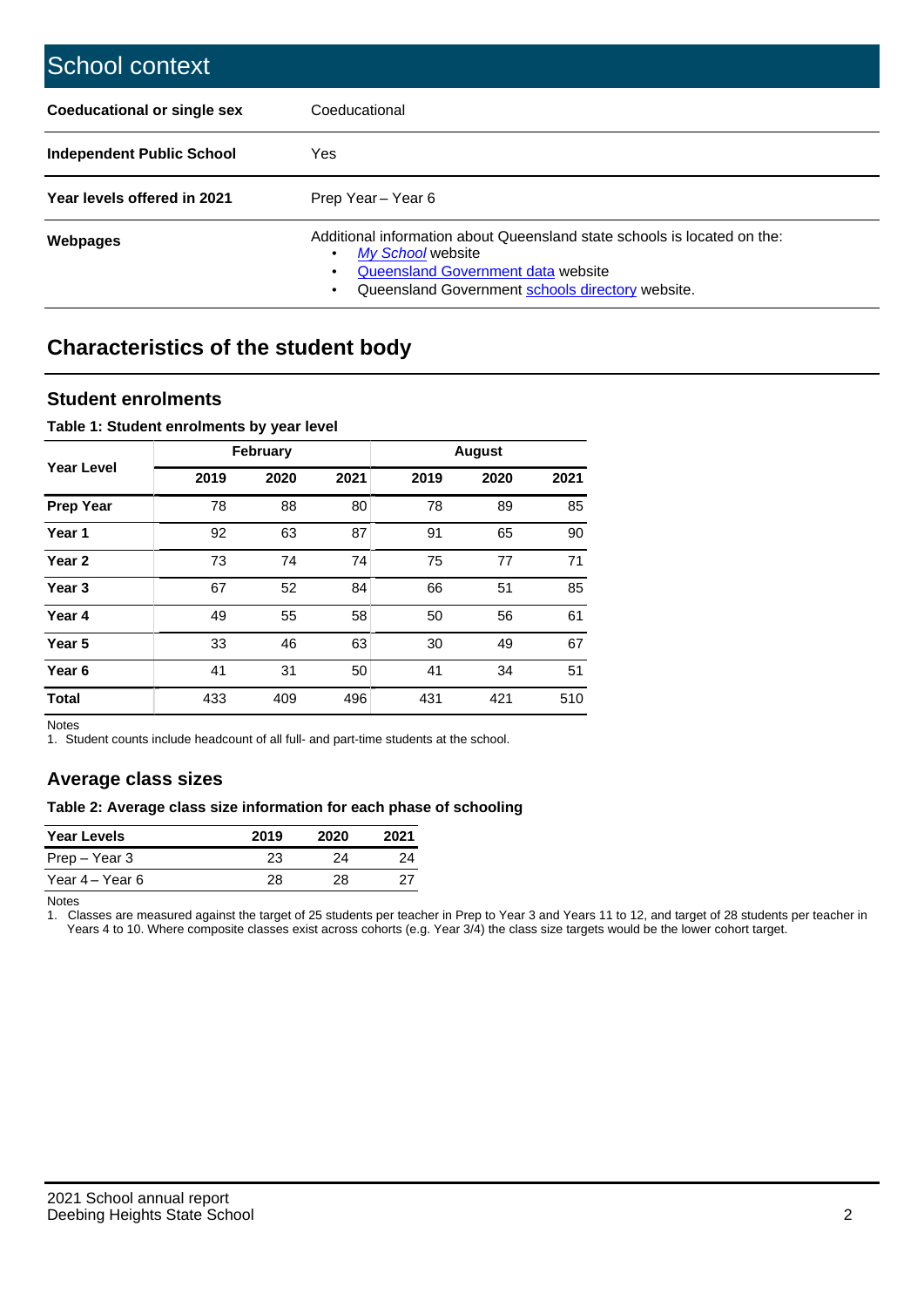## **Respectful relationships education**

To support students' learning, health and wellbeing all state schools are required to implement respectful relationships education through the Prep to Year 10 Australian Curriculum: Health and Physical Education and/or through school pastoral care programs across Prep to Year 12.

### **Parent, student and staff satisfaction**

Tables 3–5 show selected items from the Parent/Caregiver, Student and Staff School Opinion Surveys. In response to the COVID-19 health emergency, the annual school opinion surveys of students, teachers and staff were not administered in 2020. A new time series started in 2021 and data from this collection is not considered directly comparable with earlier collections due to significant methodology changes.

For state level information go to the **[School Opinion Survey](https://qed.qld.gov.au/publications/reports/statistics/schooling/schools/schoolopinionsurvey) webpage**.

#### **Table 3: Parent/Caregiver Survey**

| Percentage of parents/caregivers who agree <sup>1</sup> that:                                            | 2019   | 2020 | 2021  |
|----------------------------------------------------------------------------------------------------------|--------|------|-------|
| This is a good school.                                                                                   | 96.3%  |      | 97.8% |
| My child likes being at this school. <sup>2</sup>                                                        | 92.6%  |      | 97.8% |
| My child feels safe at this school. <sup>2</sup>                                                         | 98.1%  |      | 97.8% |
| My child's learning needs are being met at this school. <sup>2</sup>                                     | 88.9%  |      | 95.6% |
| My child is making good progress at this school. <sup>2</sup>                                            | 87.0%  |      | 97.8% |
| Teachers at this school expect my child to do his or her best. <sup>2</sup>                              | 100.0% |      | 97.8% |
| Teachers at this school provide my child with useful feedback about his or her school work. <sup>2</sup> | 92.6%  |      | 97.7% |
| Teachers at this school motivate my child to learn. <sup>2</sup>                                         | 94.3%  |      | 98.9% |
| Teachers at this school treat students fairly. <sup>2</sup>                                              | 87.0%  |      | 95.5% |
| I can talk to my child's teachers about my concerns. <sup>2</sup>                                        | 94.4%  |      | 95.5% |
| This school works with me to support my child's learning. <sup>2</sup>                                   | 92.3%  |      | 94.4% |
| This school takes parents' opinions seriously. <sup>2</sup>                                              | 76.0%  |      | 87.5% |
| Student behaviour is well managed at this school. <sup>2</sup>                                           | 87.0%  |      | 94.4% |
| This school looks for ways to improve. <sup>2</sup>                                                      | 88.0%  |      | 97.6% |
| This school is well maintained. <sup>2</sup>                                                             | 98.1%  |      | 98.9% |

Notes

1. Agree represents the percentage of respondents who Somewhat Agree, Agree or Strongly Agree with the statement.

2. Nationally agreed parents/caregiver items.

3. DW = Data withheld to ensure confidentiality.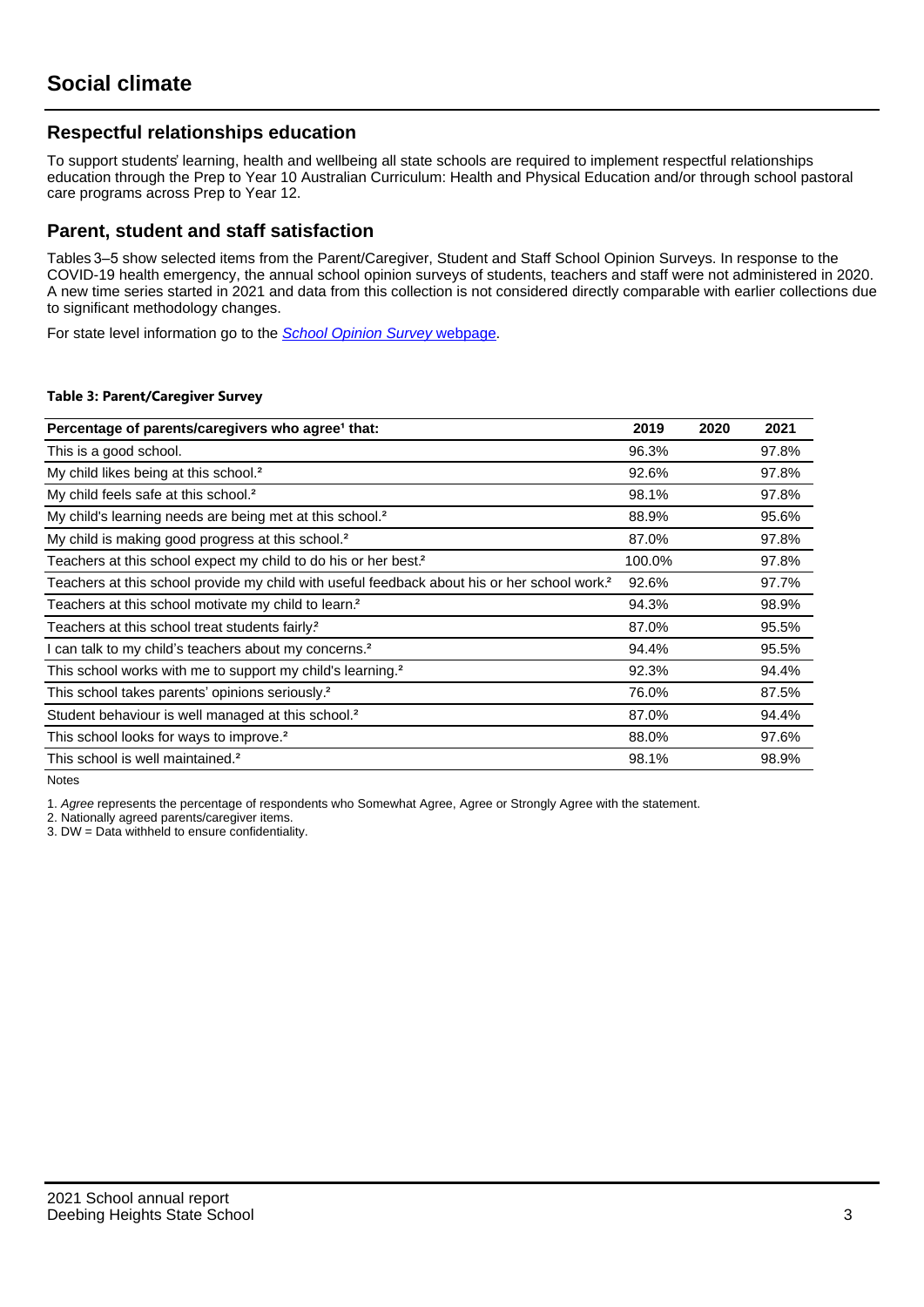#### **Table 4: Student Survey**

| Percentage of students who agree <sup>1</sup> that:                            | 2019   | 2020 | 2021   |
|--------------------------------------------------------------------------------|--------|------|--------|
| I like being at my school. <sup>2</sup>                                        | 94.3%  |      | 90.8%  |
| I feel safe at my school. <sup>2</sup>                                         | 99.0%  |      | 97.0%  |
| My teachers motivate me to learn. <sup>2</sup>                                 | 100.0% |      | 98.0%  |
| My teachers expect me to do my best. <sup>2</sup>                              | 98.1%  |      | 100.0% |
| My teachers provide me with useful feedback about my school work. <sup>2</sup> | 98.1%  |      | 98.0%  |
| Teachers at my school treat students fairly?                                   | 89.6%  |      | 93.0%  |
| I can talk to my teachers about my concerns. <sup>2</sup>                      | 92.2%  |      | 92.2%  |
| My school takes students' opinions seriously. <sup>2</sup>                     | 91.3%  |      | 91.0%  |
| Student behaviour is well managed at my school. <sup>2</sup>                   | 93.4%  |      | 92.2%  |
| My school looks for ways to improve. <sup>2</sup>                              | 96.2%  |      | 97.1%  |
| My school is well maintained. <sup>2</sup>                                     | 94.3%  |      | 96.0%  |
| My school gives me opportunities to do interesting things. <sup>2</sup>        | 97.1%  |      | 97.1%  |

Notes

1. Agree represents the percentage of respondents who Somewhat Agree, Agree or Strongly Agree with the statement.

2. Nationally agreed student items.

3. DW = Data withheld to ensure confidentiality.

#### **Table 5: Staff Survey**

| Percentage of staff who agree <sup>1</sup> that:                                                            | 2019   | 2020 | 2021   |
|-------------------------------------------------------------------------------------------------------------|--------|------|--------|
| I feel confident embedding Aboriginal and Torres Strait Islander perspectives across the<br>learning areas. | 84.2%  |      | 92.0%  |
| I enjoy working at this school. <sup>2</sup>                                                                | 90.0%  |      | 97.1%  |
| I feel this school is a safe place in which to work. <sup>2</sup>                                           | 96.7%  |      | 100.0% |
| I receive useful feedback about my work at this school. <sup>2</sup>                                        | 93.3%  |      | 94.1%  |
| Students are encouraged to do their best at this school. <sup>2</sup>                                       | 100.0% |      | 100.0% |
| Students are treated fairly at this school. <sup>2</sup>                                                    | 100.0% |      | 100.0% |
| Student behaviour is well managed at this school. <sup>2</sup>                                              | 100.0% |      | 100.0% |
| Staff are well supported at this school. <sup>2</sup>                                                       | 93.3%  |      | 100.0% |
| This school takes staff opinions seriously. <sup>2</sup>                                                    | 93.1%  |      | 97.1%  |
| This school looks for ways to improve. <sup>2</sup>                                                         | 100.0% |      | 100.0% |
| This school is well maintained. <sup>2</sup>                                                                | 100.0% |      | 100.0% |
| This school gives me opportunities to do interesting things. <sup>2</sup>                                   | 92.9%  |      | 100.0% |

Notes

1. Agree represents the percentage of respondents who Somewhat Agree, Agree or Strongly Agree with the statement.

2. Nationally agreed staff items.

3. DW = Data withheld to ensure confidentiality.

## **Description of how this school manages non-attendance**

Queensland state schools manage non-attendance in line with the Queensland Department of Education procedures: [Managing Student Absences and Enforcing Enrolment and Attendance at State Schools](https://ppr.qed.qld.gov.au/pp/managing-student-absences-and-enforcing-enrolment-and-attendance-at-state-schools-procedure); and [Roll Marking in State Schools](https://ppr.qed.qld.gov.au/pp/roll-marking-in-state-schools-procedure), which outline processes for managing and recording student attendance and absenteeism.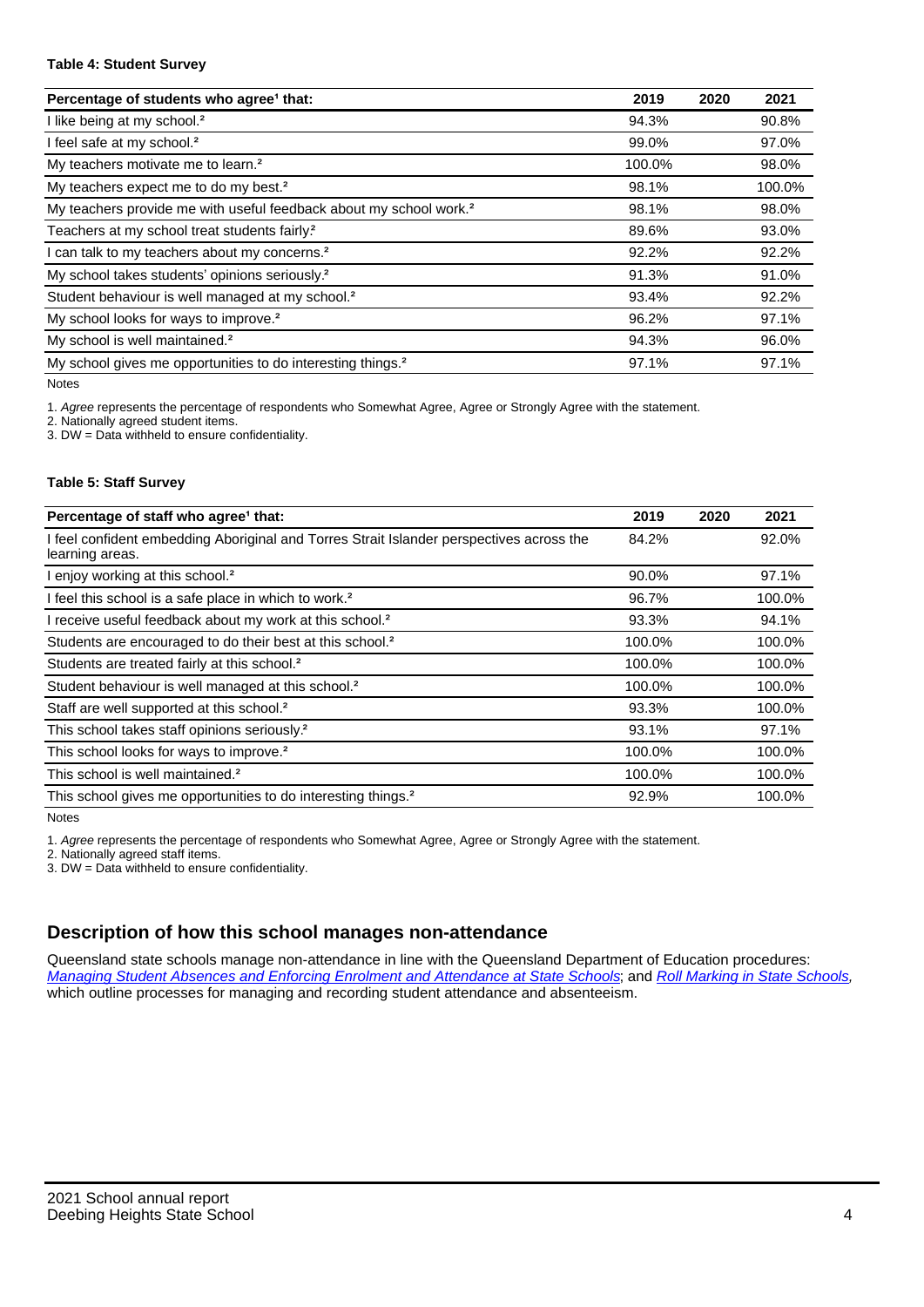## **School disciplinary absences**

#### **Table 6: Count of school disciplinary absences at this school**

| Type of school disciplinary absence | 2019 | 2020 | 2021 |
|-------------------------------------|------|------|------|
| Short suspension                    |      |      | 8    |
| Long suspension                     |      |      |      |
| Exclusion                           |      |      |      |
| Total                               |      |      | 8    |

Notes

1. School disciplinary absence (SDA) data is a total of short suspensions (1–10 days), long suspensions (11–20 days), exclusions and cancellations. 2. The number of SDAs is not the number of students who received an SDA as one student may be suspended several times in a school year. Each time a student is suspended it is recorded as an additional SDA. The data does not reflect the outcomes of appeal decisions.

3. 2020 data was impacted by the COVID-19 health emergency. There were significantly fewer SDAs during the home-based learning period (the first five weeks of Term 2) compared to other years.

# **School funding**

### **School income broken down by funding source**

School income, reported by financial year accounting cycle using standardised national methodologies and broken down by funding source is available via the [My School](http://www.myschool.edu.au/) website.

#### **How to access our income details**

- 1. Click on the My School link [http://www.myschool.edu.au/.](http://www.myschool.edu.au/)
- 2. Enter the school name or suburb of the school you wish to search.

| Search by school name or suburb | <b>School sector</b> | school type | <b>State</b> |  |
|---------------------------------|----------------------|-------------|--------------|--|
|                                 |                      |             |              |  |

3. Click on View School Profile to access the school's profile.



4. Click on Finances and select the appropriate year to view school financial information.

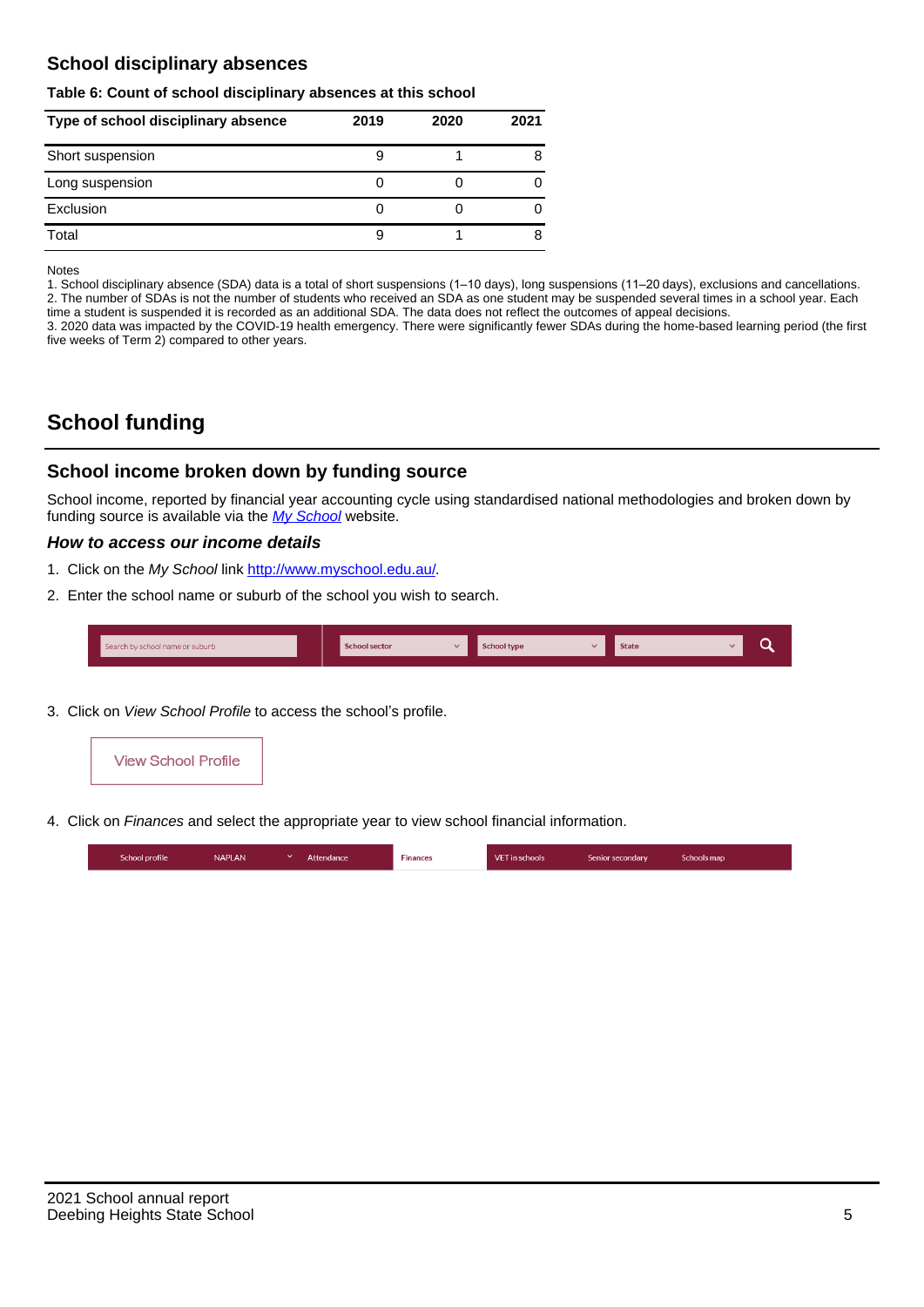# **Teacher standards and qualifications**

The Teacher registration eligibility requirements: Policy (p.1) states:

To be eligible for registration, a person must satisfy the Queensland College of Teachers (QCT) that they meet requirements regarding qualification and experience, or have otherwise met the requirements of the Australian Professional Standards for Teachers (APST). A person must also satisfy the QCT that they are suitable to teach and meet English language proficiency requirements. All these requirements are specified in the Act and the Education (Queensland College of Teachers) Regulation 2005 (the Regulation).

The qualifications required for teacher registration are successful completion of either -

- (a) a four-year initial teacher education program including teacher education studies of at least one year (e.g. a Bachelor of Education, or a double Bachelor degree in Science and Teaching) or
- (b) a one-year graduate initial teacher education program following a degree (e.g. a one-year Graduate Diploma of Education (Secondary) after a three-year Bachelor degree) or
- (c) another course of teacher education that the QCT is reasonably satisfied is the equivalent of (a) or (b). These are considered on a case-by-case basis.

For more information, please refer to the following link:

• <https://www.qct.edu.au/registration/qualifications>

# **Workforce composition**

## **Staff composition, including Indigenous staff**

#### **Table 7: Workforce composition for this school**

|                    | <b>Teaching staff</b> |      |      | Non-teaching staff |      |                 | Indigenous staff |      |      |  |
|--------------------|-----------------------|------|------|--------------------|------|-----------------|------------------|------|------|--|
| <b>Description</b> | 2019                  | 2020 | 2021 | 2019               | 2020 | 2021            | 2019             | 2020 | 2021 |  |
| Headcount          | 31                    | 29   | 33   | 16                 | 16   | 18 <sub>1</sub> | <5               | כ>   |      |  |
| <b>FTF</b>         | 27                    | 28   | 31   | 10                 | 9    |                 | <5               | ה>   |      |  |

Notes

1. Teaching staff includes school leaders.

2. Indigenous refers to Aboriginal and Torres Strait Islander people of Australia.

3. FTE = full-time equivalent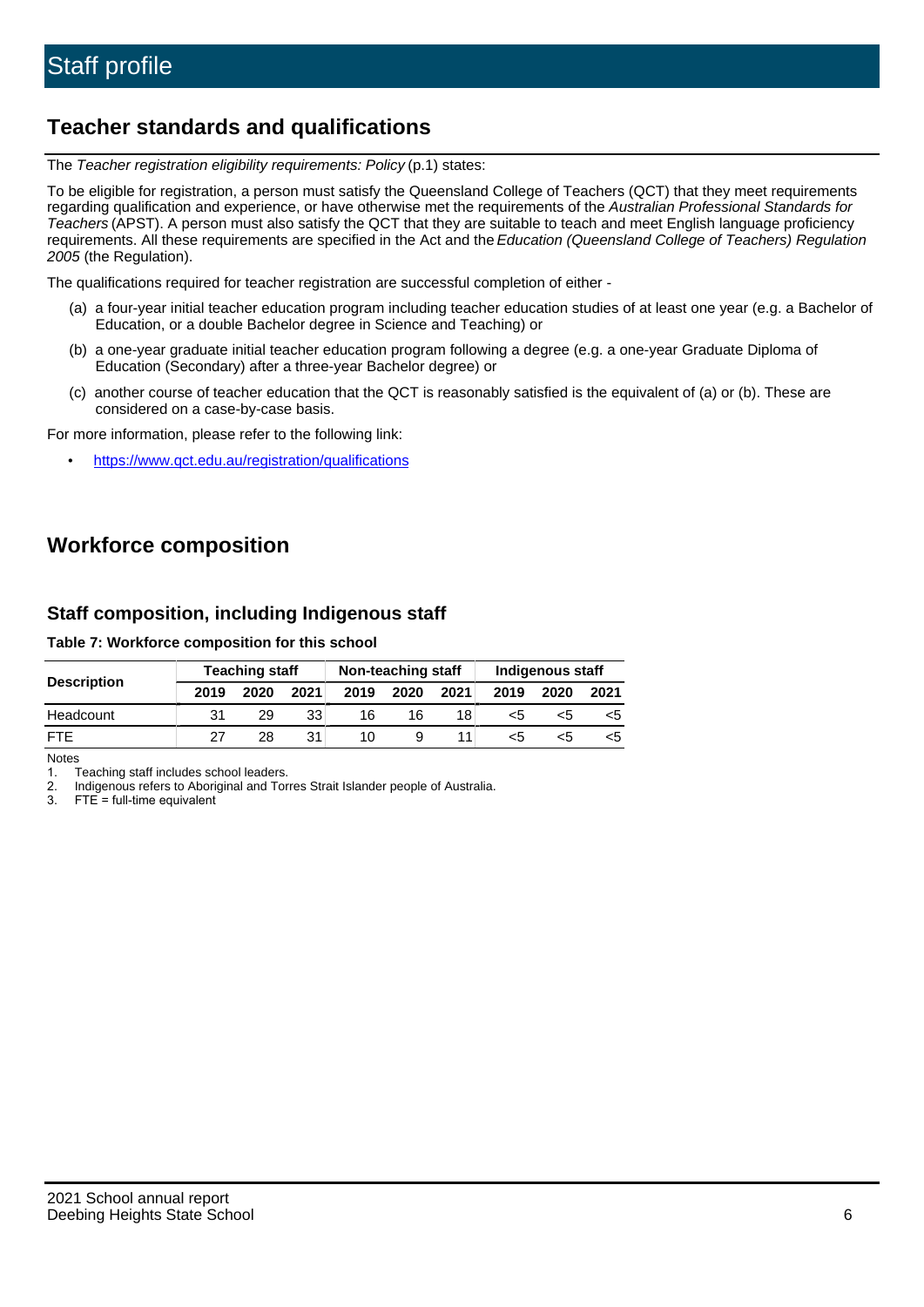# **Key student outcomes**

## **Student attendance**

Tables 8–9 show attendance rates at this school as percentages. In 2020, the COVID-19 health emergency affected student attendance in Queensland Government schools. Comparisons between 2020 and other years' attendance data should not be made.

#### **Table 8: Overall student attendance at this school**

| <b>Description</b>                                  | 2019 | 2020 | 2021 |
|-----------------------------------------------------|------|------|------|
| Overall attendance rate for students at this school | 94%  | 92%  | 93%  |

Notes

1. The attendance rate is the full- and part-time days attended as a percentage of enrolled school days.

2. Full-time students only.

#### **Table 9: Student attendance rates for each year level at this school**

| <b>Year Level</b> | 2019 | 2020 | 2021 |
|-------------------|------|------|------|
| Prep Year         | 95%  | 93%  | 94%  |
| Year 1            | 95%  | 90%  | 94%  |
| Year 2            | 94%  | 93%  | 94%  |
| Year <sub>3</sub> | 95%  | 92%  | 93%  |
| Year 4            | 94%  | 91%  | 93%  |
| Year 5            | 92%  | 90%  | 93%  |
| Year <sub>6</sub> | 95%  | 92%  | 93%  |

Notes

1. The attendance rate is the full- and part-time days attended as a percentage of enrolled school days.<br>2. Full-time students only.

Full-time students only.

3. DW = Data withheld to ensure confidentiality